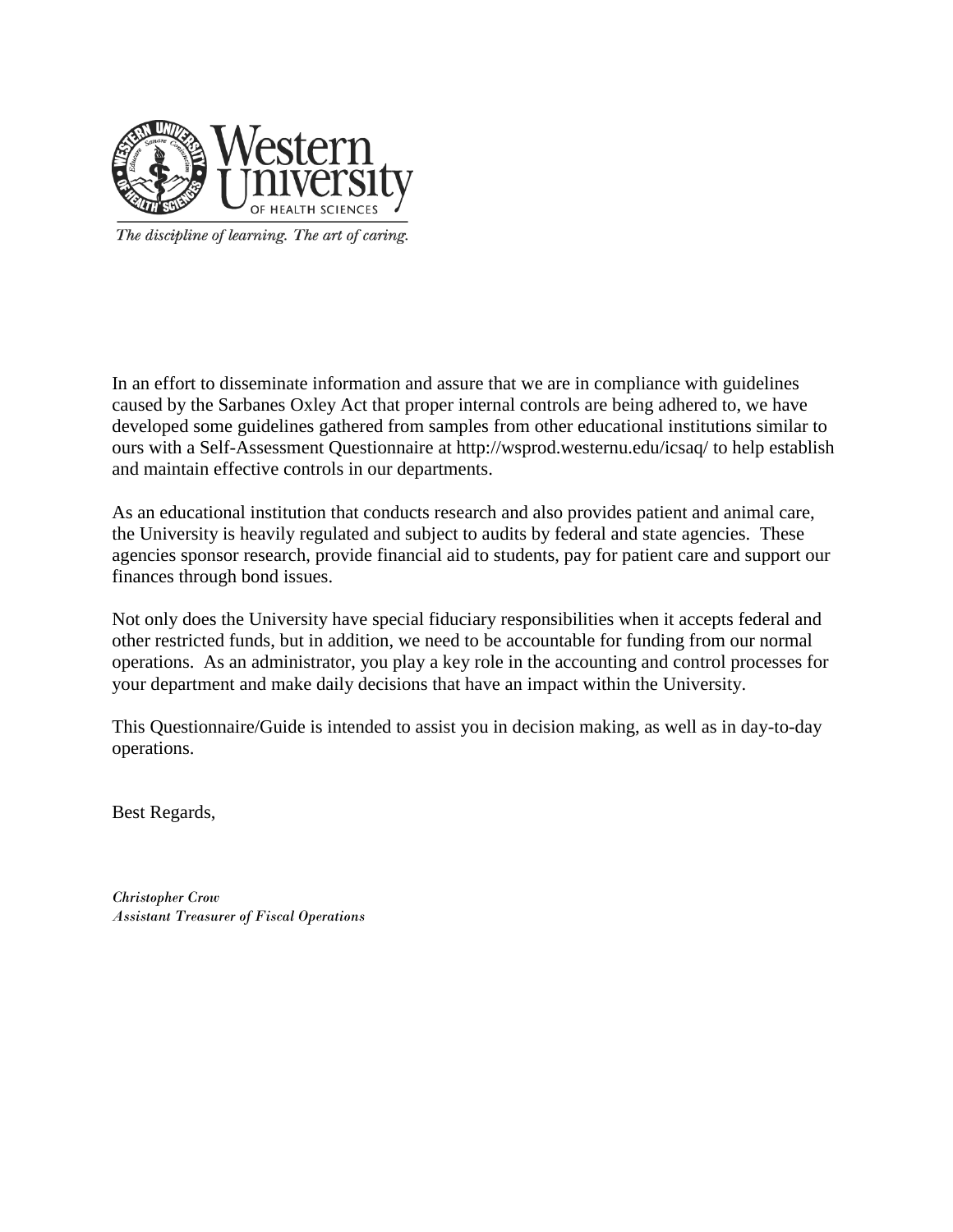## **DEFINITION OF INTERNAL CONTROL**

The Treadway Commission has defined "Internal control process as a process, effected by an entity's board of directors, management and other personnel designed to provide reasonable assurance regarding the achievement of objectives in the following categories:

- Effectiveness and efficiency of operations.
- Reliability of financial reporting.
- Compliance with applicable laws and regulations."

Internal control can also be judged by the board of trustees and management with reasonable assurance that the operating objectives are being achieved, financial statements are reliable and all applicable laws and regulations are being complied with.

An internal control can be thought of as something that prevents or detects errors or omissions.

Preventive controls attempt to prevent or deter undesirable acts from occurring. They are proactive controls, designed to prevent a loss, error, or omission. Examples of preventive controls are separation of duties, proper authorizations, adequate documentation, and physical security over cash and other assets.

Detective controls attempt to detect undesirable acts that have occurred. They provide evidence after-the-fact that a loss or error has occurred, but do not prevent them from occurring. Examples of detective controls are variance analyses, supervisory reviews of account activity, reconciliations, and physical inventories.

Preventive and detective controls are both essential for an effective internal control system.

A control conscious environment is necessary. It is an environment that supports ethical values and business practices, as well as exhibiting leadership behavior that promotes internal control and accountability

# **RESPONSIBILITY FOR INTERNAL CONTROLS**

Every individual within the University has some role in effecting internal control. Roles vary in responsibility and involvement. Managers are ultimately responsible for the appropriate use and control of the funds entrusted to them. Management is accountable to the Board of Trustees, which provides governance, guidance and oversight.

Management is also often accountable to the IRS and the funding agencies of federal and private grants and contracts.

### **SUSPECTED THEFT OR MISUSE OF ASSETS**

If you, as a member of the Western University of Health Sciences community, are aware of or suspect fraud, theft, embezzlement, or misuse of University assets, we ask that you report the problem to your supervisor, or if appropriate to their immediate supervisor. Any information you provide will be handled confidentially.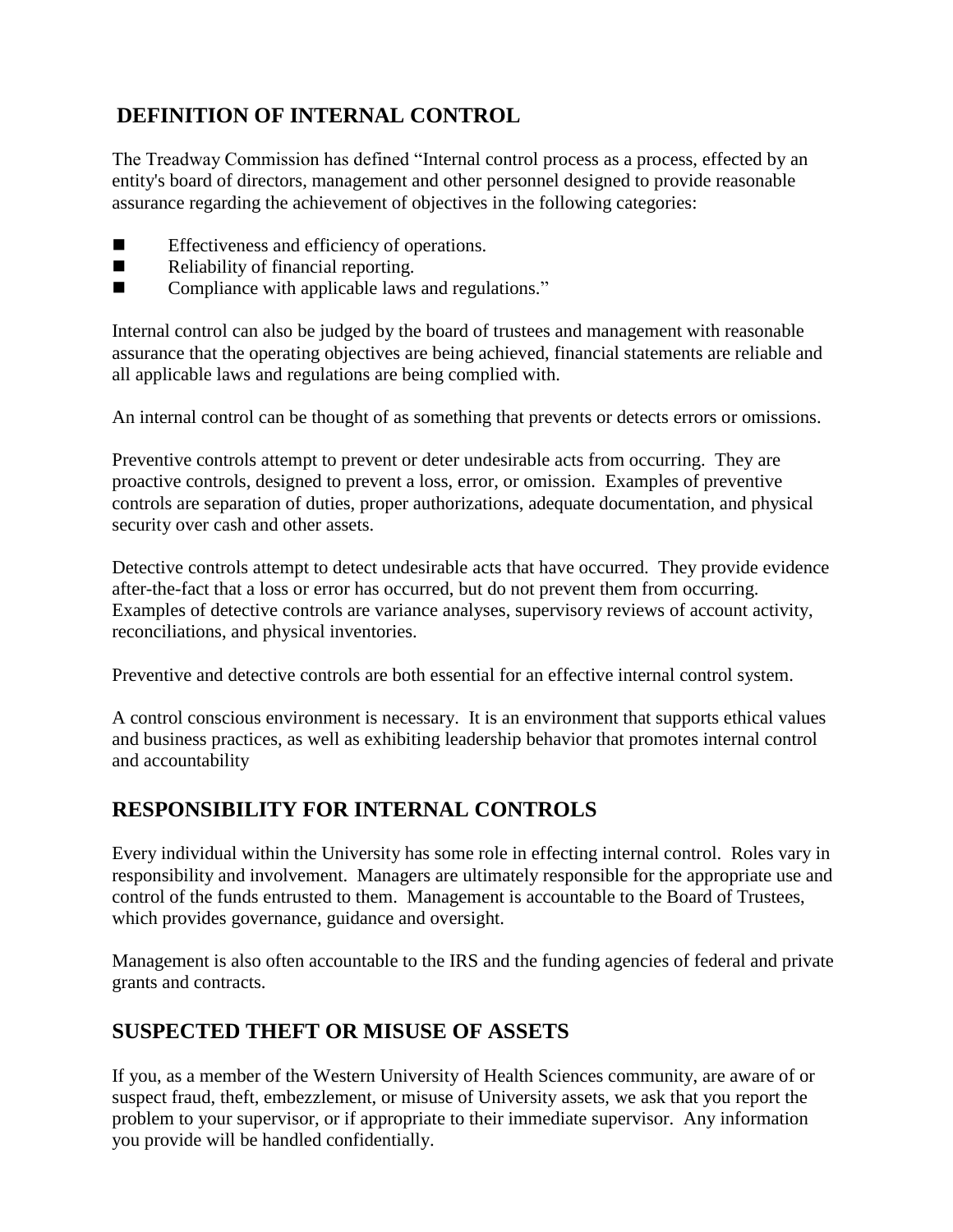## **GENERAL CONTROLS FOR ALL DEPARTMENTS**

- Banner approval authority should be linked to specific dollar levels.
- Transactions should not be split to avoid higher approval levels.
- Approval authority should only be given to individuals with sufficient authority and knowledge to recognize and challenge unusual transactions.
- No signature stamps or blind approvals should be given.
- Passwords should not be shared or posted.
- Transactions should be reviewed for proper budget/object coding.
- All unusual items should be questioned, no matter how small the dollar amount.
- Checks should always be mailed to or picked up directly by the payee.
- Petty cash and other capital assets should be secured when not in use.
- No individual college or department should have their own bank accounts.
- System user access should be reviewed at least annually to ensure appropriate security is assigned. Upon termination, employee system access should be immediately revoked.
- Departments should be aware of all applicable University policies.
- There should always be appropriate segregation of duties. No one person should:
	- Record transactions and reconcile balances.
	- Handle cash and verify deposits.
	- Enter or approve check requests and have the check returned to them.
	- Handle assets and reconcile perpetual records to physical counts.
- Appropriate reconciliations should be performed timely and reviewed and approved by a supervisor.
	- All supporting documentation should be maintained in accordance with the record retention policy.
	- Supervisors should sign/initial all reconciliations indicating their review.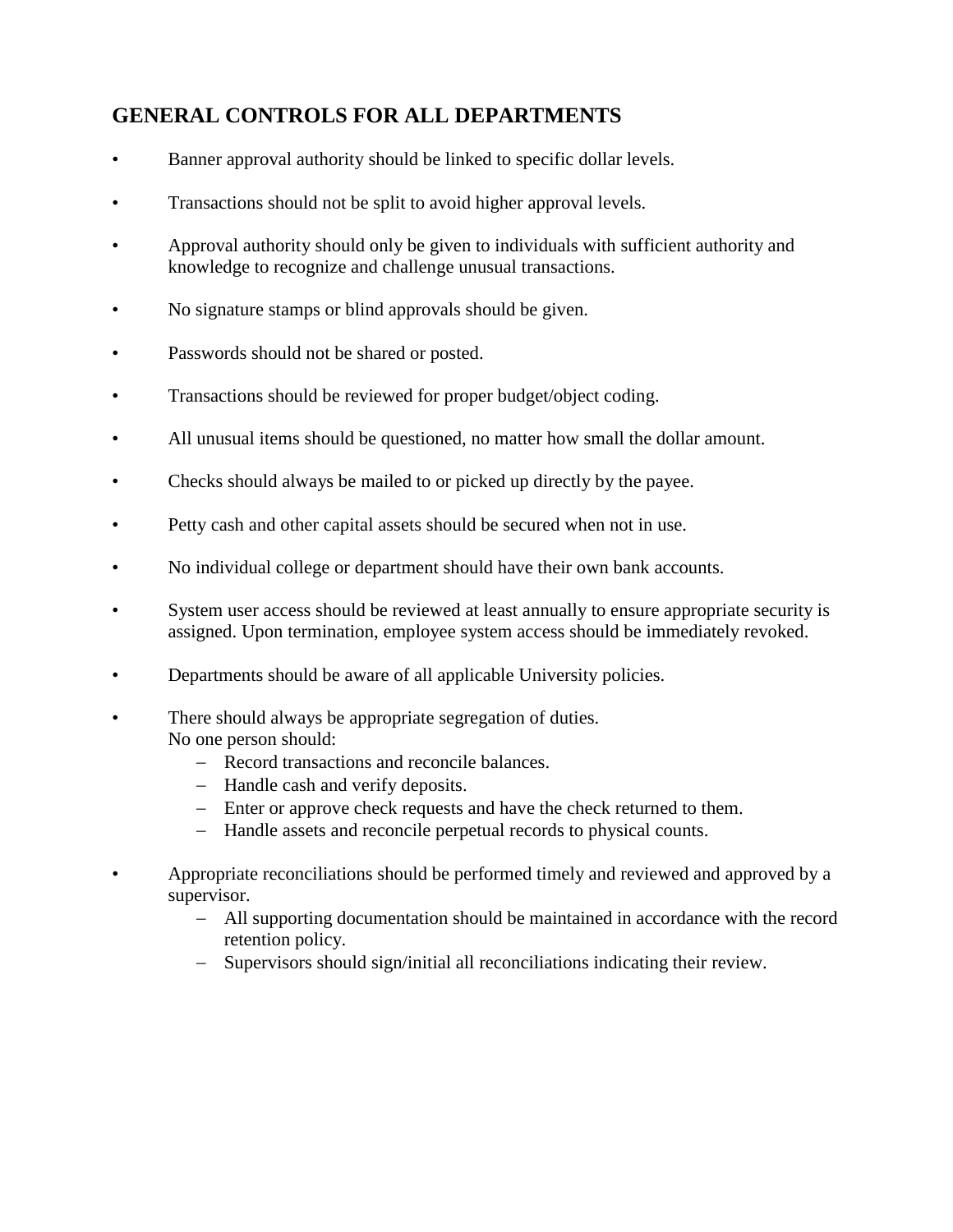## **ACCOUNTS PAYABLE**

- Original invoices related to purchase orders should be sent directly to Accounts Payable by vendors.
- If supporting documentation is not required to be sent to  $A/P$ , it should be retained by the department in accordance with the University's record retention policy.
- Approvers should ensure that the payee name and address on the document matches the supporting documentation.

## **APPROVALS**

An important control activity is approval authority. Approval of a transaction means that the approver has reviewed the supporting documentation and is satisfied that the transaction is appropriate, accurate, and complies with University policies and procedures. Approvers should review supporting documentation, verify the budget/object code accuracy, ensure "unallowables" are not charged to grants or contracts, question unusual items (vendors or transactions), and ensure that necessary information is present to justify the transaction -- before they approve it.

Approval authority should be linked to specific dollar levels. Transactions that exceed the specified dollar amount should require approval at a higher level. Approval authority should only be given to individuals with sufficient authority and knowledge to recognize and challenge unusual transactions.

Under no circumstances should an approver share his password with another person. Password security should be adjusted upon an employee's termination, transfer, or change in responsibilities.

To ensure proper separation of duties, a person should never approve a transaction for which they are the payee.

If the reviewer notes any transaction(s) that, after his/her investigation, is not a legitimate department expense, he/she should contact his/her supervisor. See also "Suspected Theft or Misuse of Assets" section.

#### **ASSETS**

- Assets should be physically secured.
	- o Cash, inventory, equipment, parking permits and supplies must be safeguarded from unauthorized access, use or theft. Examples of access controls to safeguard assets are locked doors, filing cabinets, and drawers, and safes. The number of individuals with access to the keys or lock combinations should be as few as possible. Locks should be changed when employees who had keys to significant amounts of assets terminate.
- Asset disposals and asset transfers between areas should be recorded timely.
- Online fixed asset records should be updated regularly.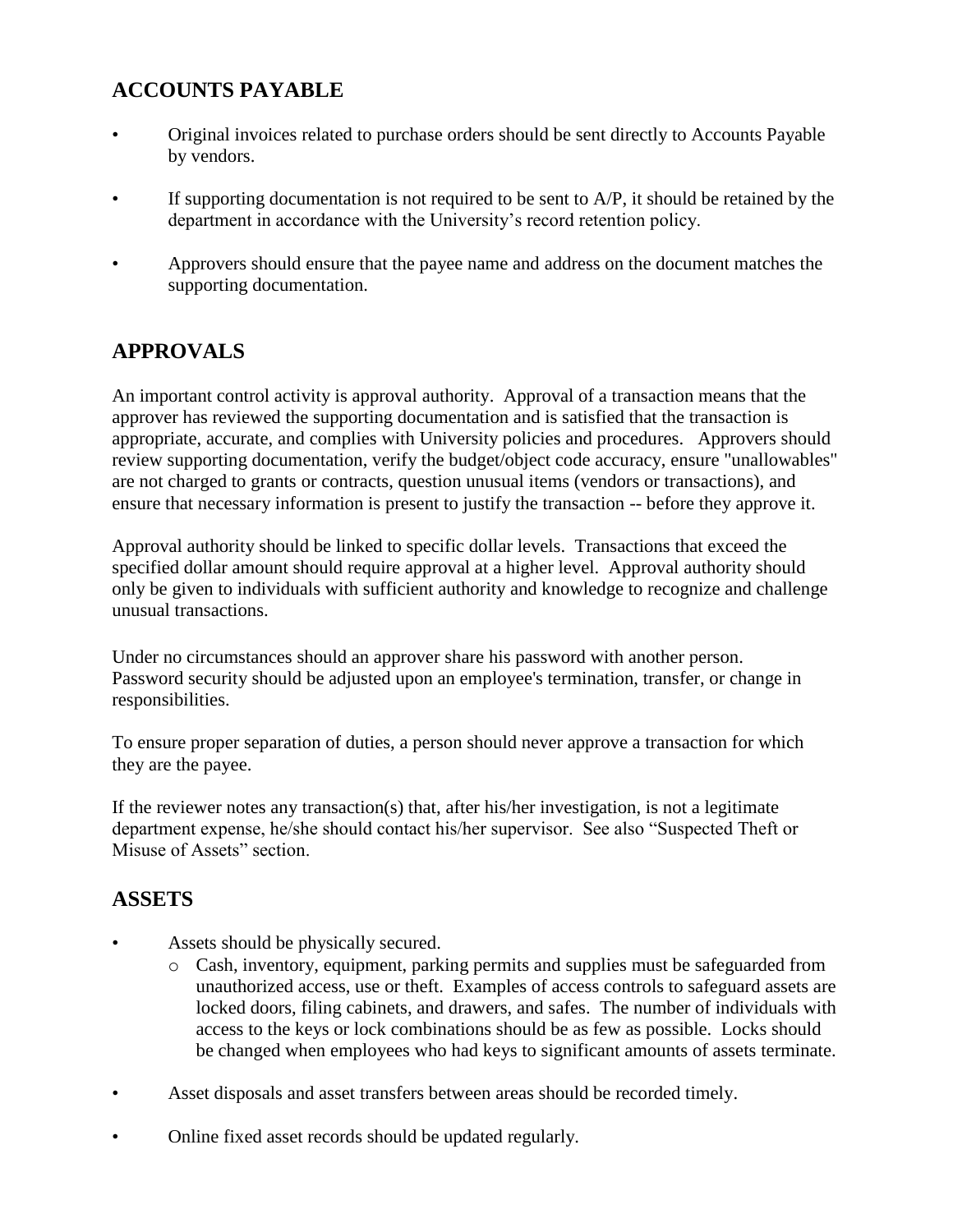o Inventory items received and issued should be recorded timely, so that a current "book" balance is always known.

- Periodic counts of inventories should be performed.
	- o A person who is independent of the inventory purchasing and inventory custody functions should physically count the inventory items.
- A comparison of inventory counts to the department's perpetual inventory "book" records should be performed and all differences investigated.
	- o The counts should be compared to the "book" balances. Missing items should be investigated, resolved, and analyzed for possible control deficiencies. "Book" records should be adjusted to the physically counted quantities if missing items cannot be located.

# **CASH AND CHECKS HANDLING**

- All funds received should be deposited through the Bursar's Office.
- A manual or electronic log of all cash, checks, and credit card payments received should be maintained. This log should list the amount received, its form (cash, check, or credit card), the payor, and the purpose of the payment. The clinics should maintain proper documentation and recordation for billing and collection purposes.
- Receipts for all payments received, regardless of payment type (cash, check, or credit card) should be provided.
- All receipts should be properly accounted for and should agree with the log used to record monies received.
- Checks should be restrictively endorsed upon receipt by stamping or writing "For Deposit Only, Western University of Health Sciences" on the back of the check.
- Cash, checks, and credit card forms should be taken to the Bursar's Office immediately or kept in a locked, secure, and restricted facility, such as a drawer or safe, until they are deposited. Limit who has access and keys/combinations to the locked facility.
- All monies should be deposited timely. Normally, on-line receipt vouchers should be

entered and deposits should be made within 24 hours of the time the monies are received.

- An employee with no cash handling responsibilities should verify that the amounts actually deposited equal the amounts from the log or receipts, not from the receipt voucher. This will detect if some of the money has been stolen, and a lesser amount written on the receipt voucher and deposited.
- In clinical areas:
	- $\circ$  An employee with no cash handling responsibilities should verify that all fees are collected, including those for cancellations, and no-shows.
	- o Persons who receive cash and check payments should not enter patient charges nor be responsible for clearing the Missing Charges Report items.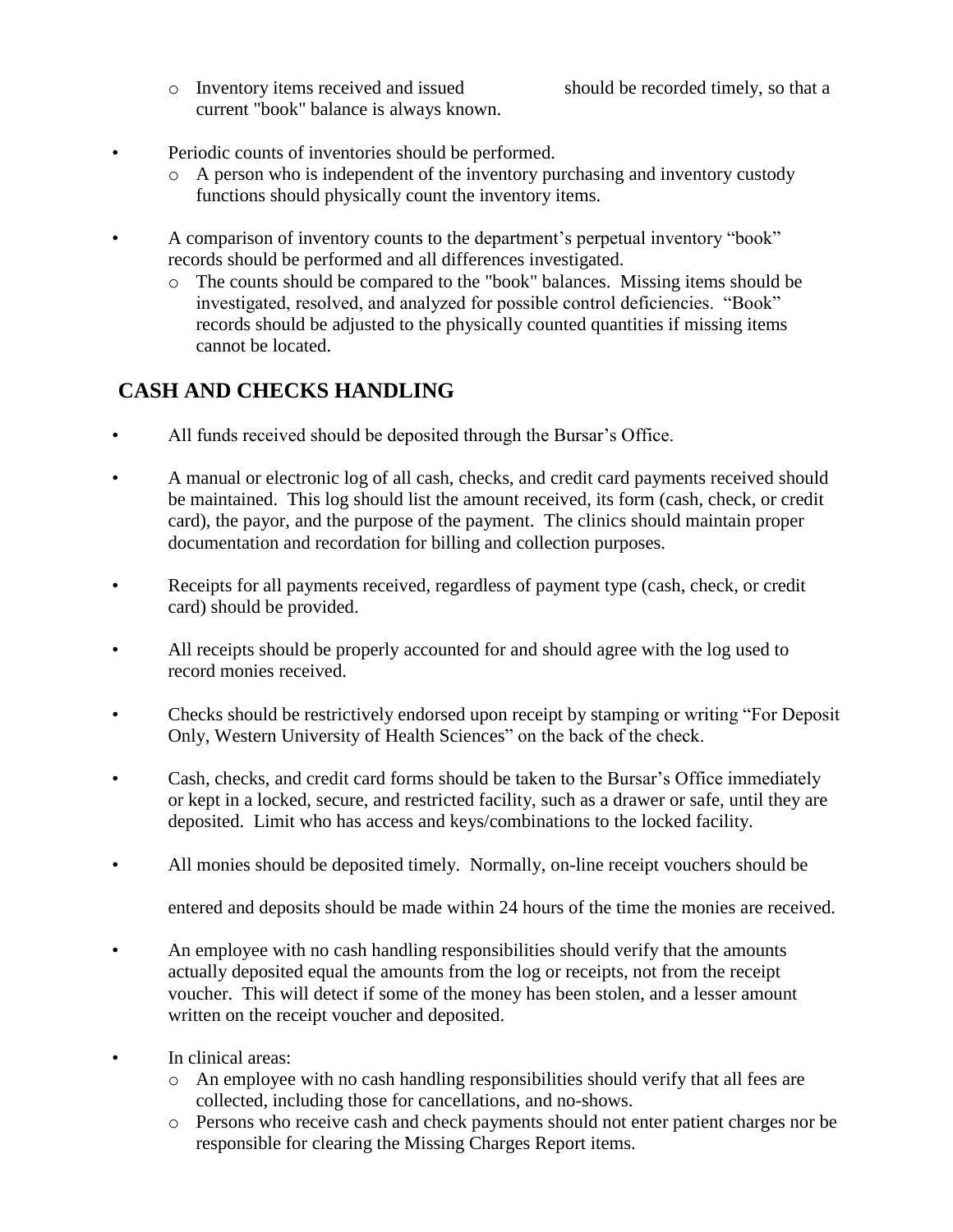#### **GIFTS AND ENDOWMENTS**

- Checks should be restrictively endorsed upon receipt by stamping or writing "For Deposit Only, Western University of Health Sciences" on the back of all checks received.
- A log should be kept of all incoming gift and endowment checks and cash.
- Individuals opening the mail should not have access to the donor's records.
- Endorsed checks and cash should be forwarded immediately to Advancement.
- The department's record of incoming gift and endowment checks and cash should be reconciled to the University's Banner Advancement Module to ensure all amounts have been received and deposited.
- Advancement Department should be notified upon receipt of non-cash gifts.
- Appraisals of non-cash gifts must be made by an outside appraiser and must be paid for by the donor.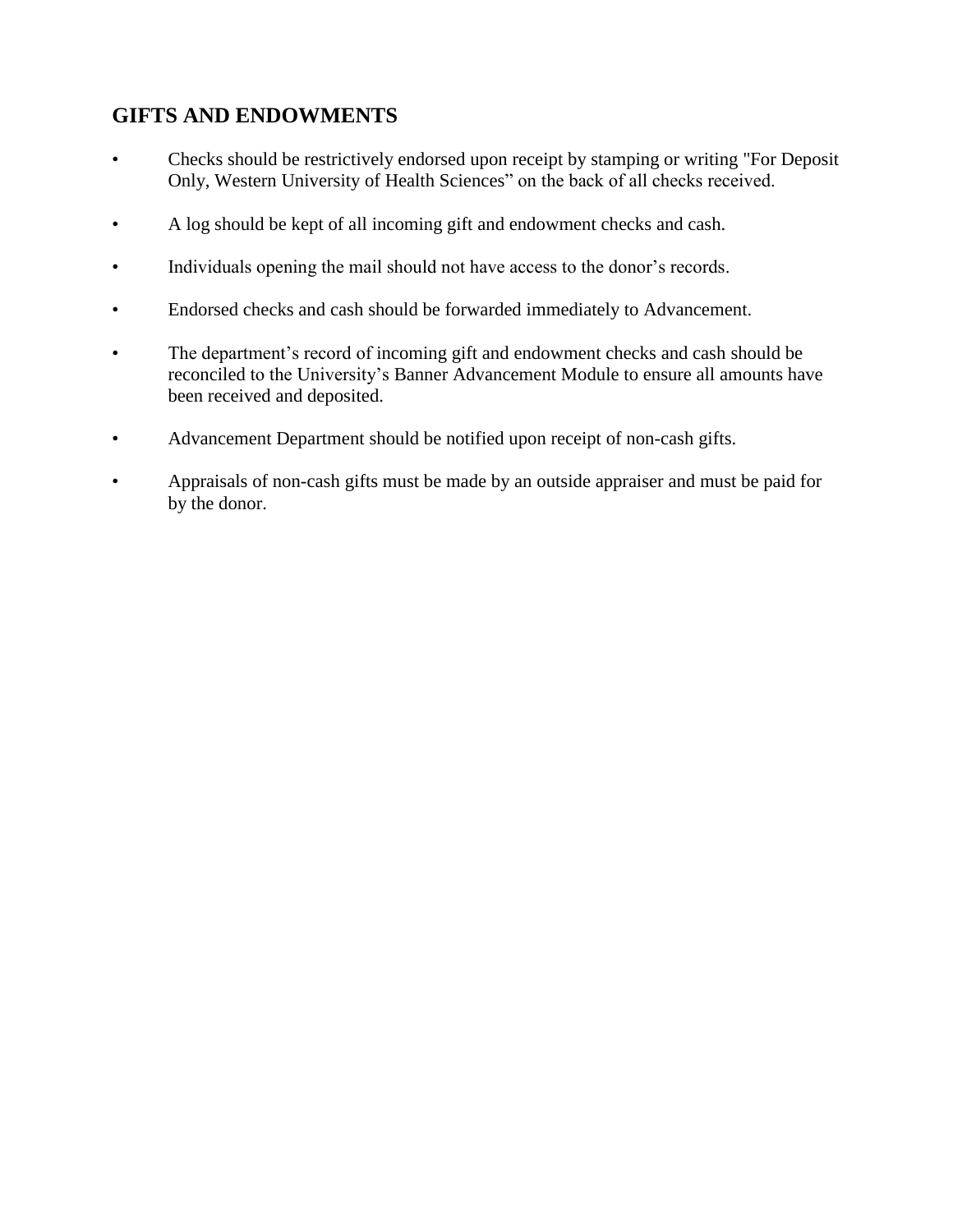## **INTERDEPARTMENTAL BILLING**

- Interdepartmental Billings should be approved and prepared on a timely basis.
- Campus store purchases should be supported with receipts that are approved and signed by an appropriate, authorized individual, and should indicate the business purpose
- Methods should be in place to ensure all billable goods and services provided are billed and collected.

All policies should be reviewed in connection with interdepartmental billings. Government grants and contracts cannot be charged more than non-governmental (including internal) customers.

### **PAYROLL/PERSONNEL**

- Non-exempt employees (employees eligible for overtime pay) must complete timesheets of the number of hours they worked each day. This is a federal Wage and Hour requirement.
- Timesheets must be approved and signed by appropriate supervisors.
- Overtime must be paid at time and one-half for any hours worked beyond 40 in a workweek and at straight time rate between 37.5 and 40 in a workweek. Compensatory time off is not permitted in lieu of overtime payment. This is a federal Wage & Hour requirement.
- The advance approval of a supervisor must be obtained before overtime occurs.
- Payroll checks should be distributed by someone other than the individuals who enter or approve payroll.
- All unclaimed payroll checks should be returned to the Payroll Department if they are not claimed within 5 days.
- Undistributed payroll checks should be safeguarded by keeping them in a locked, restricted facility.
- Unclaimed checks should never be given to the individuals who enter or approve payroll.
- Terminated employees should promptly be removed from the Payroll system and the status of inactive employees should be reviewed periodically.
- Each employee's sick leave and vacation time should be accurately tracked.
- Access to payroll information should be limited to only authorized individuals with a legitimate business purpose.
- Employees must be paid at least minimum wage and be 16 years old.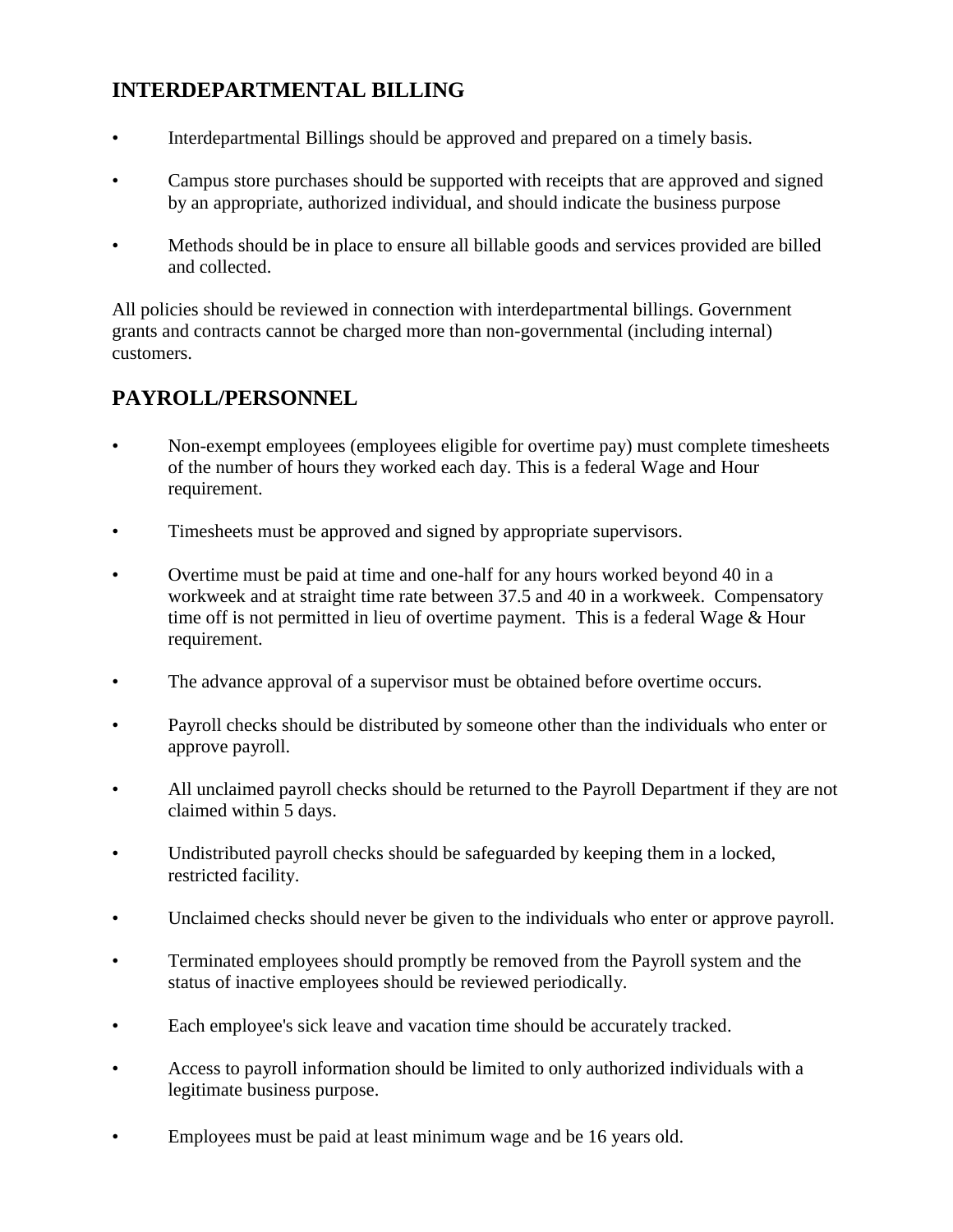- Direct deposit of paychecks should be strongly encouraged.
- Wage information should not be externally released without the written consent of the employee (or a subpoena).
- Form I-9 (employment eligibility verification) data must be collected and verified within three days of hire.
- Any court-ordered garnishments, child support orders, and tax levies should be forwarded immediately to the Payroll Office.
- An employee should not also be paid as an independent contractor.
- Question whether any independent contractors in your area should instead be classified as employees. The U.S. Internal Revenue Service has rules defining independent contractors versus employees.

## **PETTY CASH**

- The petty cash fund should be kept in a locked, secure place.
- Access to the petty cash fund should be restricted to the custodian and a back-up person.
- Petty cash should be disbursed only by the custodian (or a back-up person in the custodian's absence).
- Original receipts should be required in order to disburse petty cash. Receipts should be maintained in the petty cash fund box for reconciling.
- The person to be reimbursed should indicate on the original receipt what was purchased (if not obvious on the receipt), the business purpose, and account and fund to be charged.
- The original receipts should be approved and signed by an appropriate, authorized individual, such as the supervisor of the person to be reimbursed.
- The petty cash fund should not be used for personal expenses, personal loans, or the cashing of personal checks.
- The Custodian should be responsible for regularly reconciling the petty cash fund. (The sum of cash plus original receipts plus any outstanding reimbursements should equal the full, original amount of the fund.)
- Periodic, surprise counts of the petty cash fund should be performed by someone other than the custodian, such as a supervisor. These periodic counts should be documented and the documentation maintained in conjunction with the record retention policy.
- Requests for closing a petty cash account should be made timely. The Accounts Payable performs an annual written confirmation of the petty cash account balances.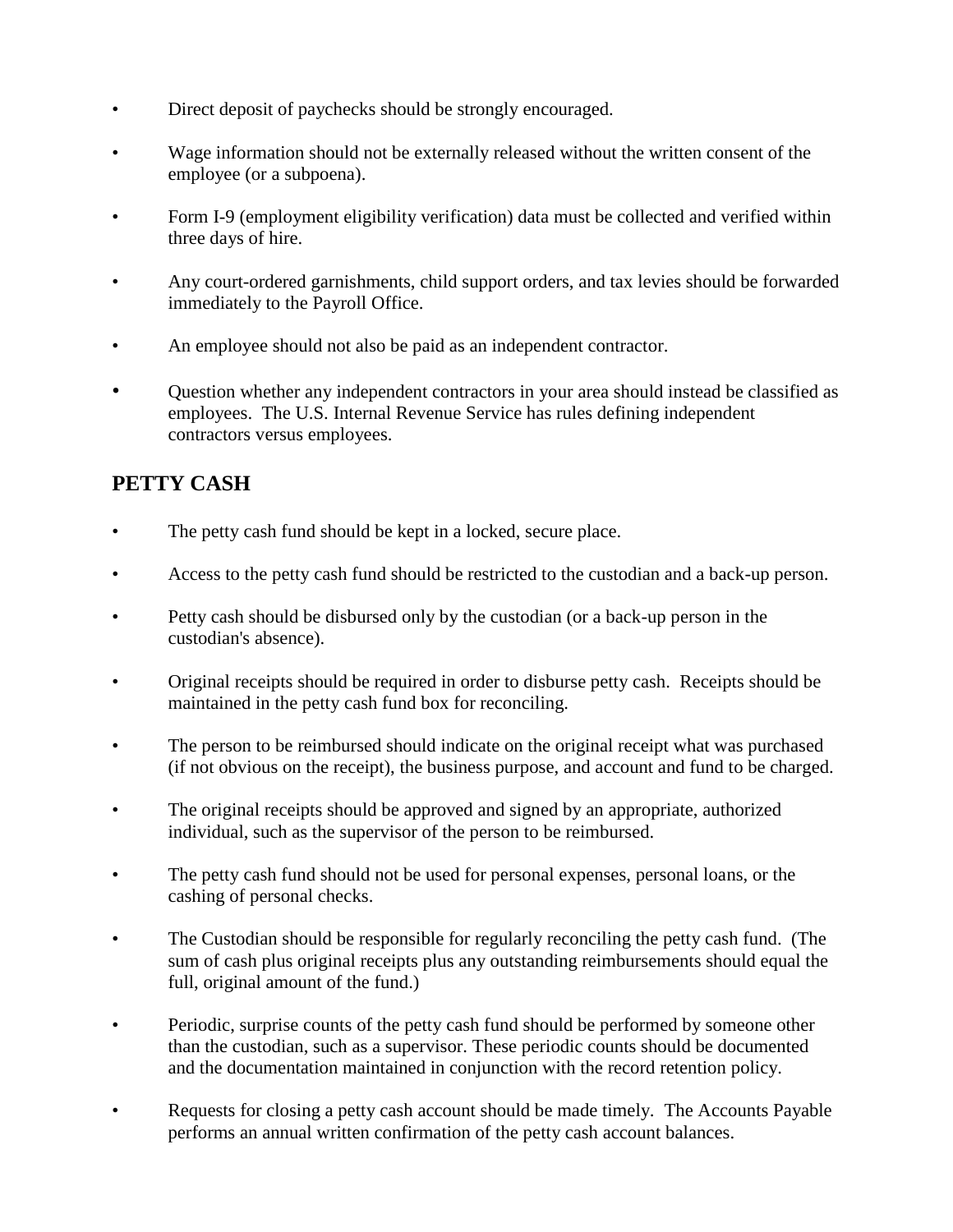The department should decide if a petty cash fund is needed. If not, the Business Office should be contacted to close the fund. The petty cash fund money should be deposited, indicating on the receipt voucher that it is the closing of the petty cash fund.

# **PURCHASING**

- Competitive bids or sole source justifications must be obtained by the department and forwarded to the Purchasing Department in advance.
- Banner requisition process should be used.
- Purchasing via personal reimbursements should be discouraged.
- Purchases of personal items should not be permitted, even if employees will reimburse.
- The use of the University's preferred suppliers should be encouraged in order to receive special rates based on contracts the University's Purchasing Department has negotiated.
- Purchase orders should not be issued to employees.
- Purchase orders should not be issued to individuals.
- See "Approvals" and "Segregation of Duties" sections in this manual.

Additional policies should be reviewed in conjunction with purchasing transactions including the conflict of interest policy and the financial disclosure policy.

### **RECONCILIATIONS**

- **Cash**
- **Payroll**

Reconciliations are a comparison of different sets of data to one another in order to ensure the accuracy and completeness of transactions. Integral parts of the reconciliation process include identifying and investigating differences and taking corrective action, when necessary, to resolve differences.

To ensure proper separation of duties, the person who enters or approves transactions or handles cash receipts should not be the person who performs the related reconciliations.

Examples of reconciliations that should be performed by departments are:

- Reconciling the dollar amount of cash and checks received per original records (not per the receipt vouchers) to the dollar amount actually deposited.
- Reconciling actual payroll expenses to expected payroll expenses.

Reconciliations should be performed timely, documented, and approved by management.